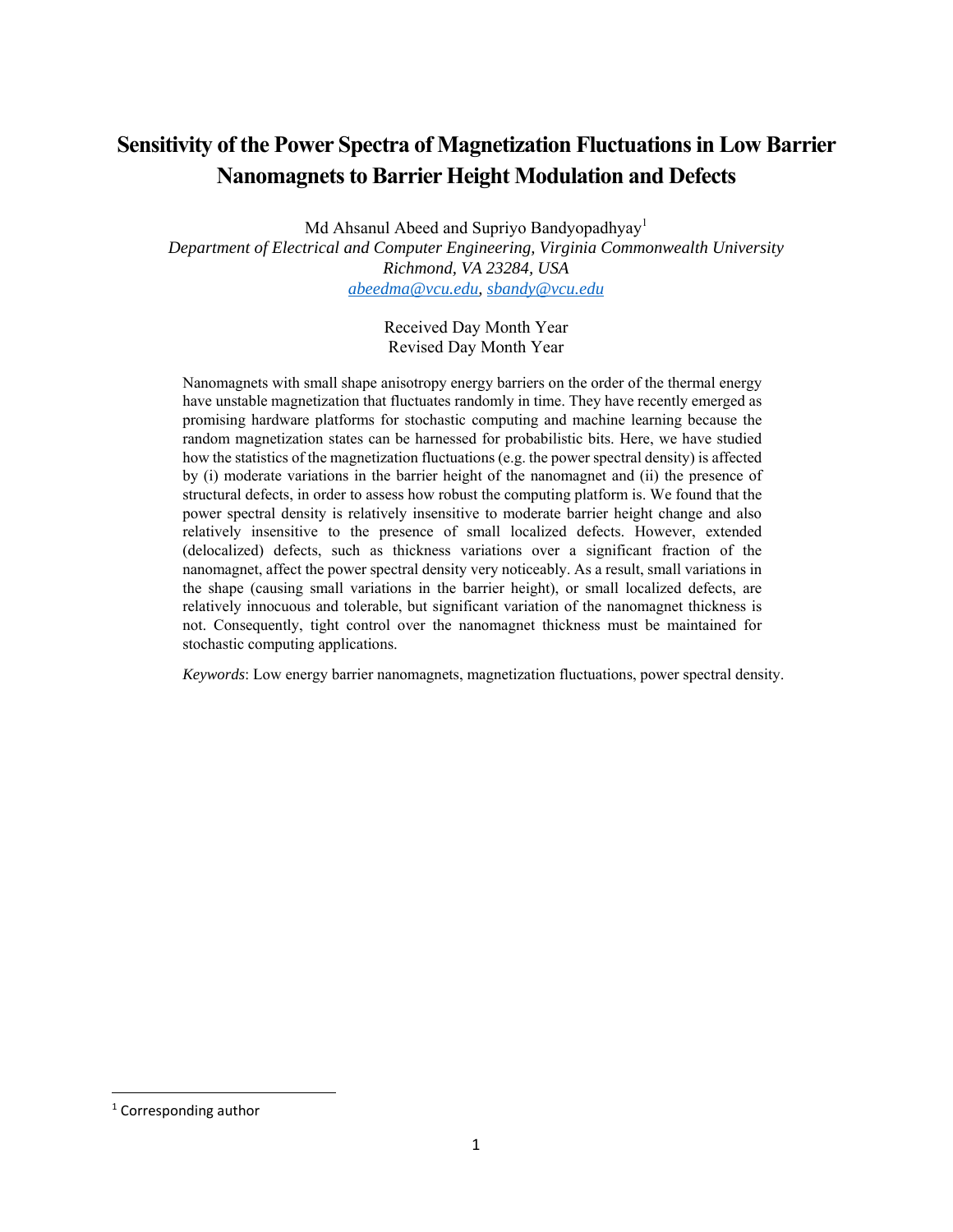## **1. Introduction**

There is a recent surge of interest in employing low energy barrier nanomagnets (LBM), with barrier heights on the order of the thermal energy, as hardware accelerators in stochastic computing [1-4]. In LBMs that have in-plane magnetic anisotropy, the magnetization points in random directions on the surface at different instants of time due to thermal noise, leading to random magnetization fluctuation. These random magnetization states can be utilized for probabilistic computing and machine learning [4]. For this, and all other kinds of probabilistic computing, it will be necessary for the *statistics* of the magnetization fluctuation to be relatively unaffected by unavoidable small variations in nanomagnet parameters such as shape (that would alter the energy barrier) or the presence of structural defects incurred during fabrication.

In this work, we show that the fluctuation statistics is indeed insensitive to moderate variations in the energy barrier height of the nanomagnet (due to small variations in shape) and also has weak sensitivity to small localized imperfections. However, extended defects, such as thickness variations over a significant fraction of the nanomagnet, have a very noticeable effect on the power spectral density, and hence the fluctuation statistics. Thus, it would be imperative to exercise tight control over the nanomagnet *thickness* for stochastic computing applications, more so than over the shape or small localized defects. That might be challenging if the nanomagnets are fabricated by metal evaporation on to a patterned resist or sputtering.

#### **2. Simulations**

In this work, we have studied thermally induced magnetization fluctuations in an LBM made of cobalt using the micromagnetic simulator MuMax3 [5]. The LBM that we considered is a thin elliptical disk of small eccentricity (nearly circular) with major axis

dimension 100 nm, minor axis dimension 99.7 nm and thickness 6 nm, as shown in Fig. 1. The calculated shape anisotropy energy barrier in this nanomagnet is 1.3 kT at room temperature (300  $K$ ).



Fig. 1: A low barrier nanomagnet

We pick the *z*-axis along the major axis of the ellipse, the *y*-axis along the minor axis and the *x*-axis as perpendicular to the LBM's plane. We then start the MuMax3 simulation with the components

and monitor the time variation in the presence of a random thermal field given by  $\lceil m_{\nu}(t=0) = 0.99; m_{\nu}(t=0) = 0.141; m_{\nu}(t=0) = 0 \rceil$ 

$$
\vec{H}_{th}(t) = H_x(t)\hat{x} + H_y(t)\hat{y} + H_z(t)\hat{z}
$$
\n
$$
H_i(t) = \sqrt{\frac{2\alpha kT}{\gamma(1+\alpha^2)\mu_0 M_s \Omega \Delta t}} G_{0,1}(t) \qquad (i = x, y, z)
$$
\n(1)

where  $\alpha$  is the Gilbert damping factor of cobalt  $(\alpha = 0.01)$ ,  $\gamma = 2\mu_B\mu_0/\hbar$ ,  $\mu_B$  is the Bohr magneton,  $\mu_0$  is the permeability of free space,  $M_s$ is the saturation magnetization of cobalt  $(1.1 \times 10^6$  $A/m$ ),  $\Omega$  is the nanomagnet volume and  $\Delta t$  is the time step used in the simulation (0.1 ps). We assumed that the exchange constant of cobalt is 3  $\times 10^{-11}$  J/m. We ignore magneto-crystalline anisotropy, assuming that the nanomagnets are either amorphous or polycrystalline. All calculations are carried out for room temperature (300 K). The simulation is carried out for 1 ns, to calculate the auto-correlation function of the magnetization component fluctuation along the major axis, defined as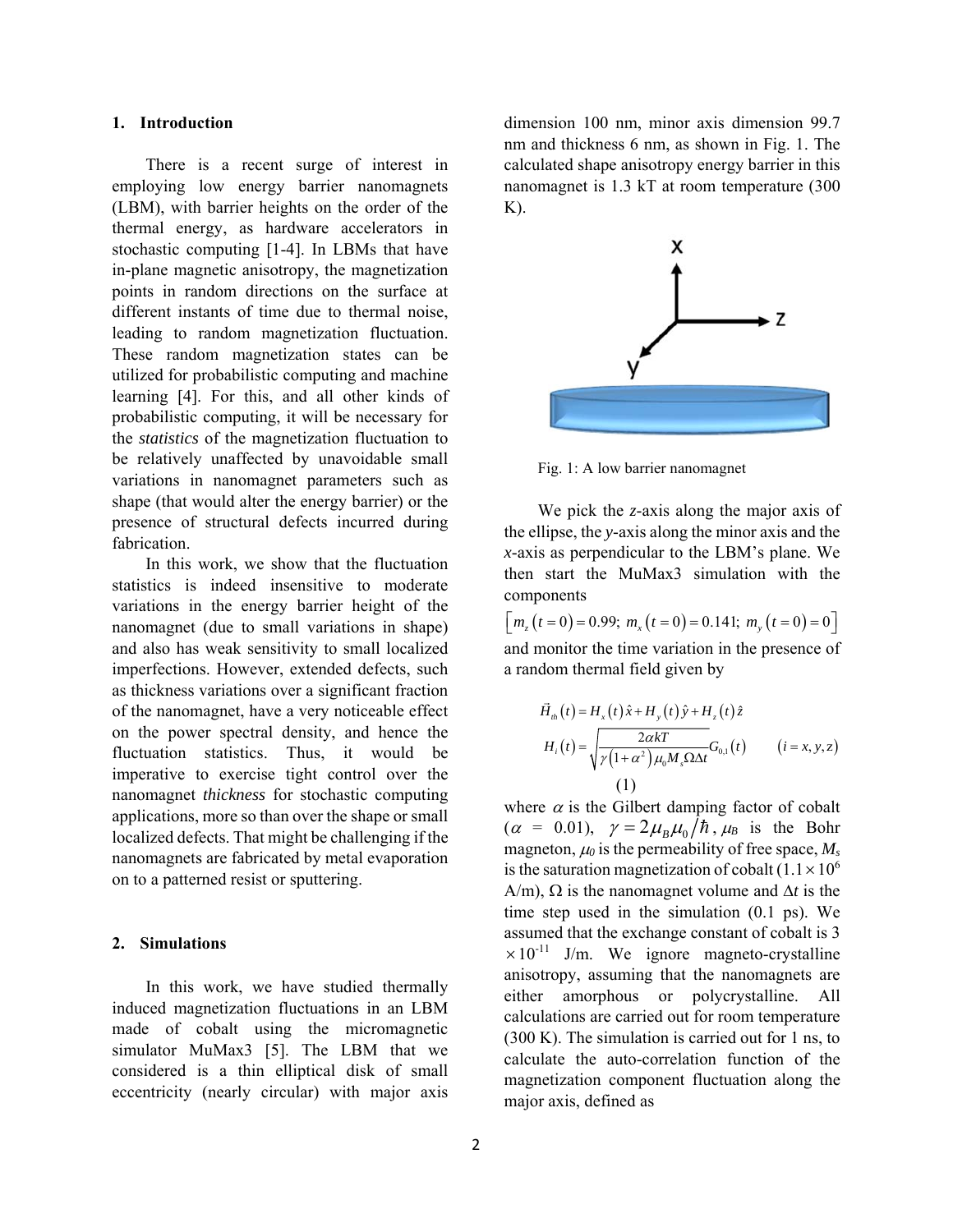$$
C(\tau) = \int_{-\infty}^{\infty} dt \big[ m_z(t) m_z(t+\tau) \big]
$$
 (2)

The simulations allow us to determine the magnetization component  $m<sub>z</sub>(t)$  at any instant of time *t*, and that allows us to calculate the autocorrelation function in Equation (2) within the window of 1 ns. The auto-correlation function would obviously have been different if we had chosen a different time window.

# **3. Results and Discussion**

In Fig. 2, we show the calculated autocorrelation functions of two LBMs, having energy barriers of 1.3 kT and 2.2 kT, within the 1 ns window. The two nanomagnets are identical except that the latter's minor axis is 0.2 nm smaller. Note that even though the barrier heights differ by  $\sim$ 70%, the auto-correlation functions differ very slightly, showing that it is relatively insensitive to barrier height. The auto-correlation function is therefore robust against moderate variations in the barrier height and hence it is not imperative to control the shape of an LBM (which determines the barrier height) too tightly for stochastic computing.

According to the Wiener-Khinchin Theorem, the power spectral density of the magnetization fluctuation is the Fourier transform of the auto-correlation function:



Fig. 2: Normalized auto-correlation functions of two LBMs with energy barriers of 1.3 kT and 2.2 kT computed within a time window of 1 ns.



Fig. 3: Power spectral densities of the two LBMs with energy barriers of 1.3 kT and 2.2 kT computed from the data in Fig. 2.

In Fig. 3, we plot the power spectral densities of the magnetization fluctuations of the two LBMs with barrier heights of 1.3 kT and 2.2 kT, computed from the auto-correlation functions in Fig. 2. They are practically indistinguishable, showing that the power spectra of the magnetization fluctuations are not particularly sensitive to moderate variations in the energy barrier height. Note that this moderate variation accrues from a mere 0.2 nm variation in one dimension; hence, this kind of variation may be unavoidable.

Finally, we investigated if the power spectrum can be affected by the presence of structural defects in the nanomagnets. To this end, we considered four different types of structural defects depicted in the insets of Fig 4. They are commonplace in nanomagnets fabricated with e-beam lithography followed by metal evaporation and lift-off [6, 7]. These defects can be classified into "localized" (small hole or hillock in the center) or "extended" (two different thicknesses in two different halves of the nanomagnets, or a rim around the periphery). The power spectra do not change much in the presence of localized defects, but change very significantly when extended defects are present. This is shown in Fig. 4. Therefore, it would be more imperative to maintain tight control over LBM thickness rather than over the shape, or the presence of small localized defects.